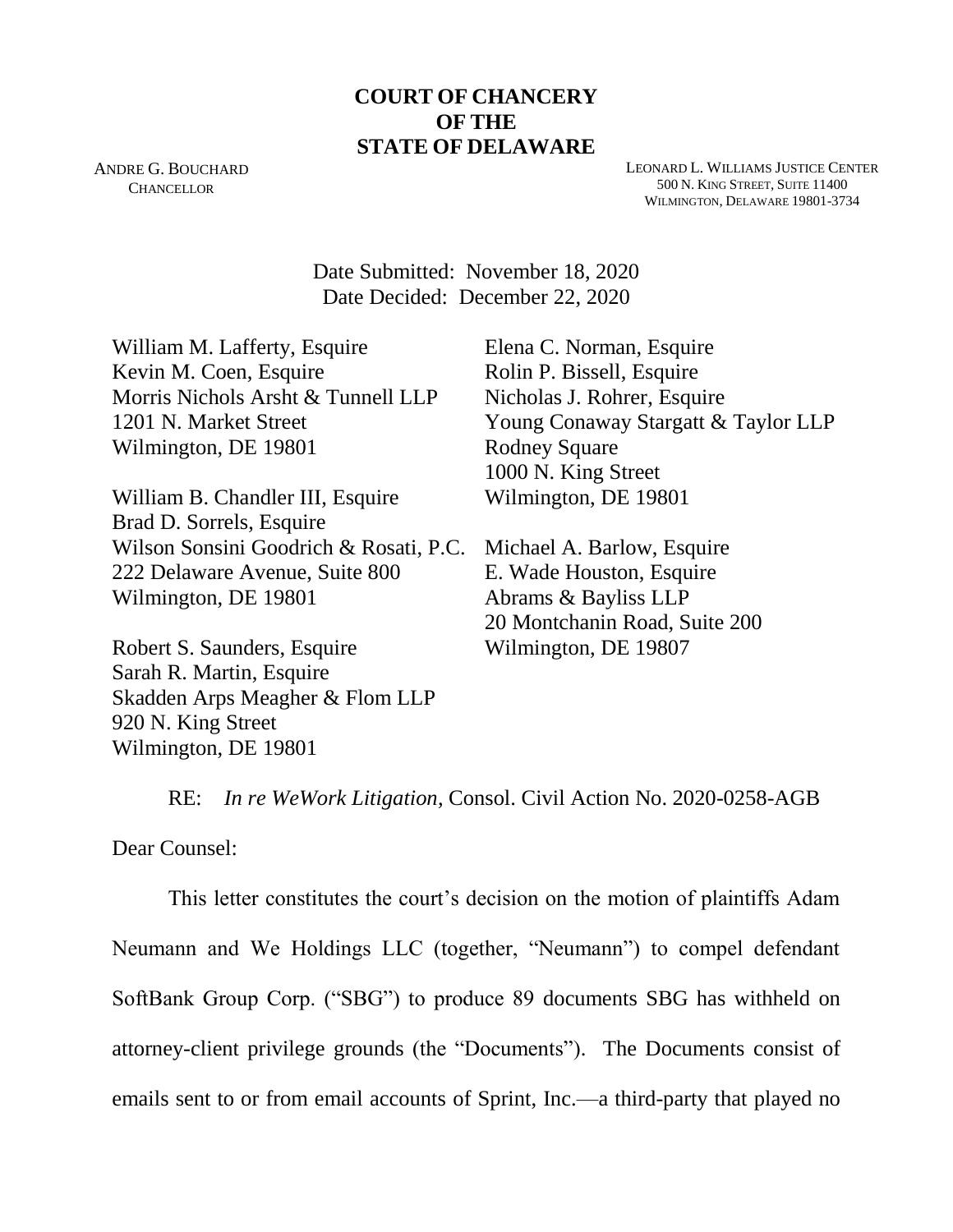role in the subject matter of this action—that were used for non-Sprint purposes. Plaintiff The We Company ("WeWork" or the "Company") joins in the motion, which is granted for the reasons explained below.

## **I. Background**

 $\overline{a}$ 

The background of this action is described extensively in several previous decisions.<sup>1</sup> In brief, the issue in this case is whether SBG and/or SoftBank Vision Fund (AIV MI) L.P. ("Vision Fund") breached their respective obligations under a Master Transaction Agreement they entered into on October 22, 2019 (the "MTA") to use reasonable best efforts to consummate a tender offer whereby SBG would purchase up to \$3 billion of the Company's stock from Neumann and other stockholders for at least \$19.19 per share (the "Tender Offer"). The Tender Offer commenced on November 22, 2019, became oversubscribed, and was terminated by SBG on April 1, 2020 without accepting any shares for payment.

From mid-2019 until April 1, 2020, when Sprint and T-Mobile US, Inc. merged, SBG owned approximately 84% of Sprint.<sup>2</sup> During this same period,

<sup>1</sup> *See In re WeWork Litig.*, 2020 WL 7346681 (Del. Ch. Dec. 14, 2020); *In re WeWork Litig.*, 2020 WL 7343021 (Del. Ch. Dec. 14, 2020); *In re WeWork Litig.*, 2020 WL 6375438 (Del. Ch. Oct. 30, 2020); *In re WeWork Litig.*, 2020 WL 4917593 (Del. Ch. Aug. 21, 2020).

<sup>2</sup> SBG Opp'n ¶ 4 (Dkt. 436); *see also* May Decl. ¶ 2 (Dkt. 437); Hendershot Decl. Ex. N (SoftBank Group Corp. Press Release Announcing Completion of Merger of Sprint and T-Mobile, dated Apr. 2, 2020), at 1 (Dkt. 455).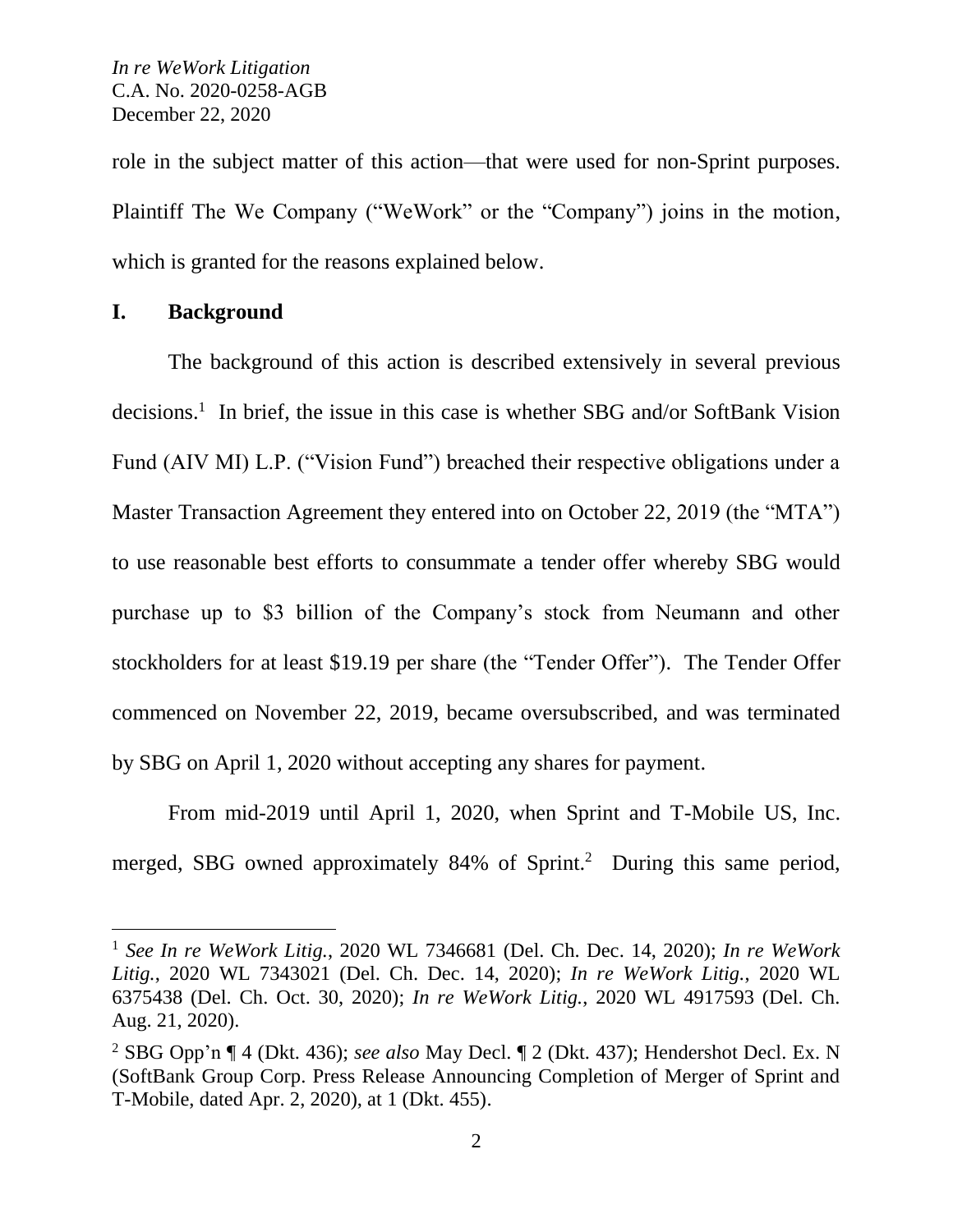several of SBG's document discovery custodians in this action wore multiple hats. Marcelo Claure served as SBG's Chief Operating Officer and as Chairman of WeWork and Sprint. Michael Combes was Sprint's CEO and simultaneously assisted Claure on WeWork-related matters. Two other custodians, Sprint employees Christina Sternberg and Forrest Wilson, were seconded to SBG to work as Claure's Chief of Staff and Staff Operations Director, respectively. According to SBG, "[w]hile acting on SBG's behalf, Combes and Sternberg sought and received legal advice from SBG's internal and external counsel regarding WeWork."<sup>3</sup>

The Documents were sent to or from Sprint email accounts used by Combes  $(64$  documents) and Sternberg  $(25$  documents).<sup>4</sup> All of the Documents were responsive to Neumann's discovery requests in this action but were withheld from production or produced in a redacted form by SBG on the ground of attorney-client privilege.<sup>5</sup> It is undisputed that none of the Documents concern the business or affairs of Sprint or any legal advice rendered for Sprint's benefit.

 $3$  SBG Opp'n ¶ 8.

<sup>&</sup>lt;sup>4</sup> Neumann Mot. to Compel ¶ 4 (Dkt. 414). Neumann originally sought one additional document from the Sprint email account of Forrest Wilson. That issue has been resolved. *See* Neumann Reply 3 n.1 (Dkt. 454).

<sup>&</sup>lt;sup>5</sup> Some of the Documents also were sent to or from employees of Vision Fund. Neumann Mot. to Compel 6 n.2.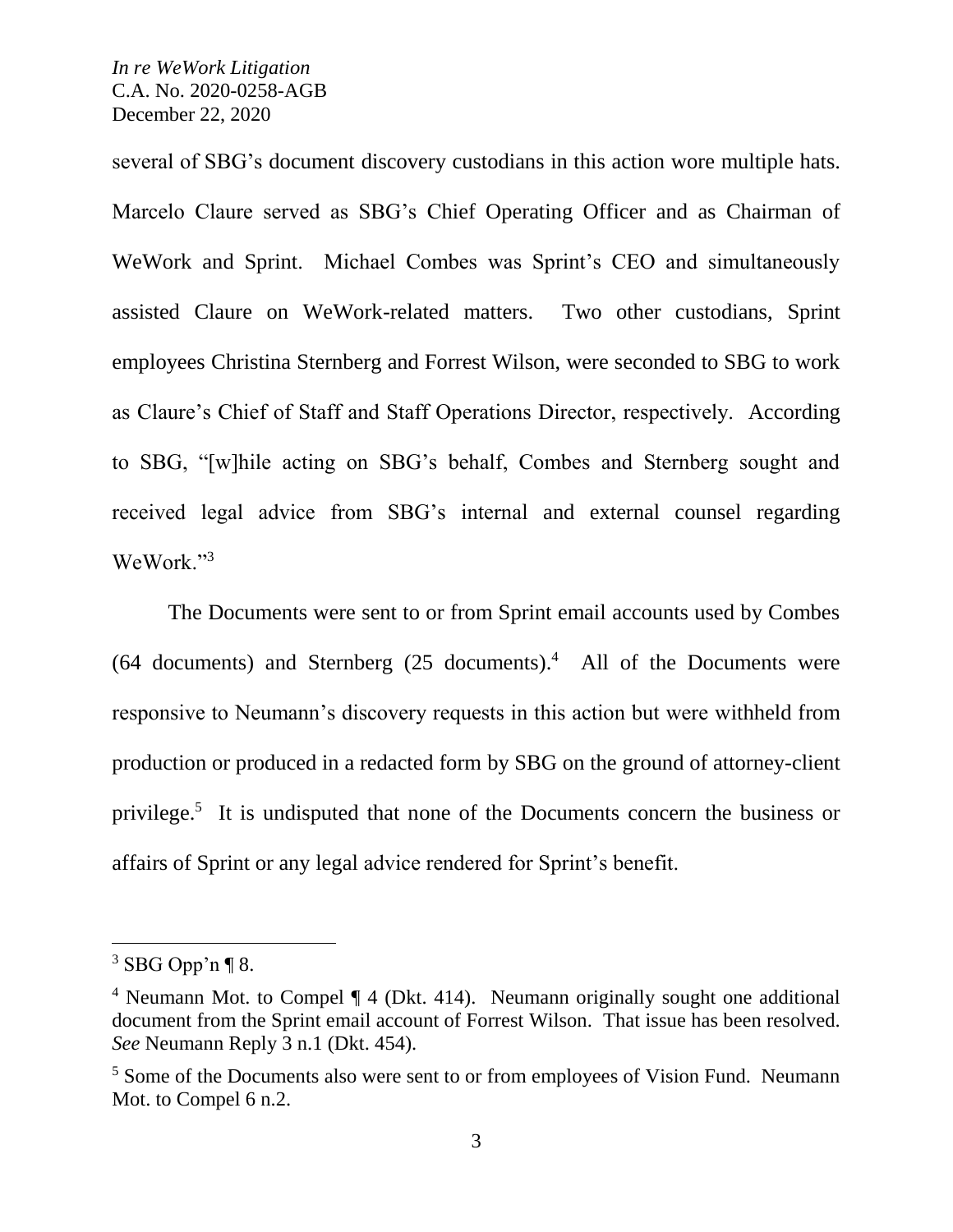During the period in question, Combes and Sternberg both had access to email accounts other than their Sprint email accounts that they could use for SBGrelated matters. Specifically, Combes had use of a WeWork-related Gmail account, which identified him as "Michel WeWork," and Sternberg had use of a "softbank.com" email account.<sup>6</sup>

#### **II. Analysis**

Neumann's motion turns on one issue: Did Combes and Sternberg have a reasonable expectation of privacy when using their *Sprint* email accounts for *SBGrelated* purposes such that the Documents would constitute "confidential" communications" under Delaware Rule of Evidence 502? Under Rule 502(a)(2), "[a] communication is 'confidential' if not intended to be disclosed to third persons other than those to whom disclosure is made in furtherance of the rendition of professional legal services to the client or those reasonably necessary for the transmission of the communication."<sup>7</sup>

"The burden of proving that the [attorney-client] privilege applies to a particular communication is on the party asserting the privilege."<sup>8</sup> "A party's

<sup>6</sup> *See* Hendershot Decl. Ex. B (Email from Vikas Parekh to Christina Sternberg cc: Chris McKinnon, Michel Combes, and MC Office Re: WeWork China – Favor, dated November 11, 2019) (Dkt. 415); SBG Opp'n 4 n.2.

 $7$  D.R.E. 502(a)(2).

<sup>8</sup> *Moyer v. Moyer*, 602 A.2d 68, 72 (Del. 1992).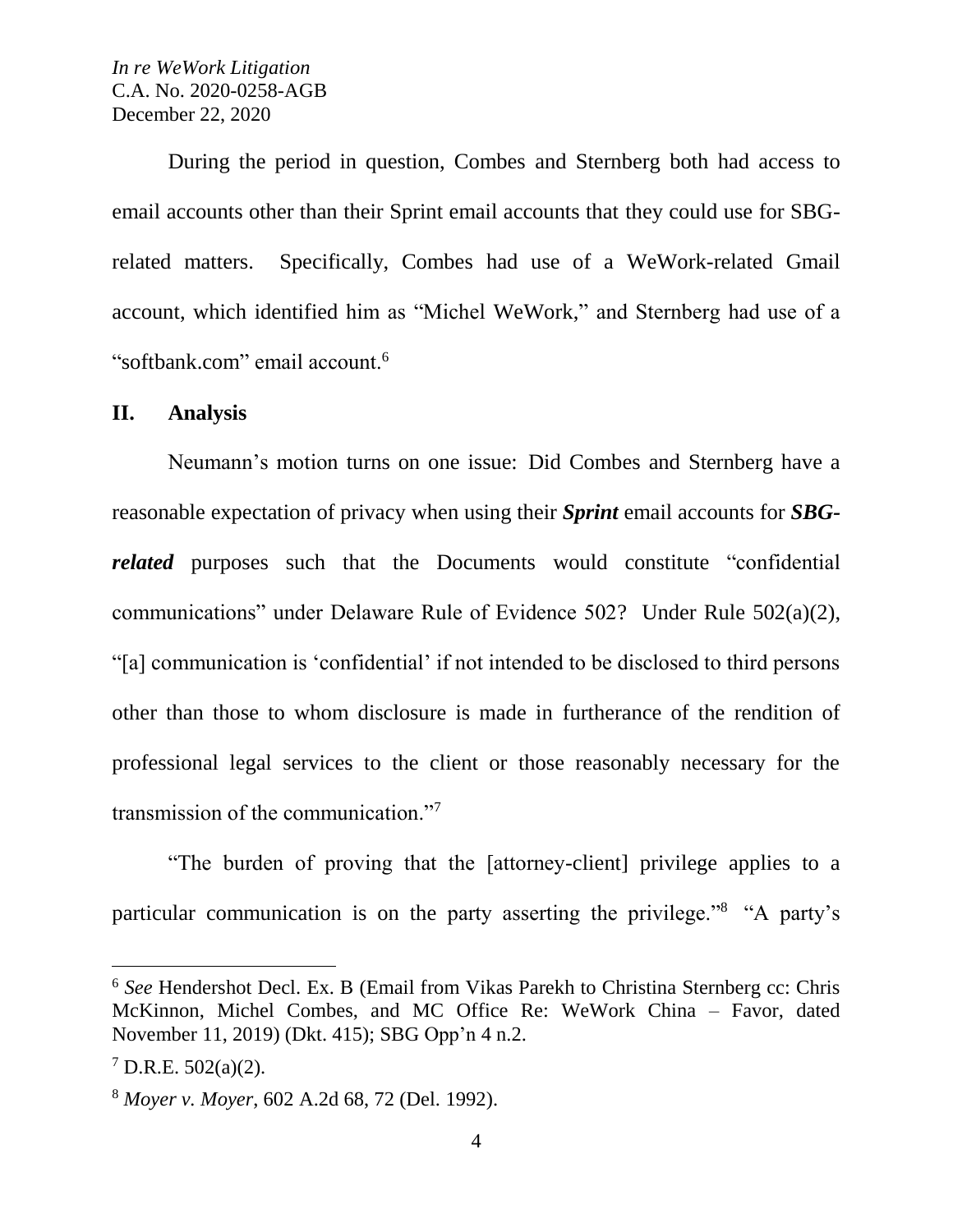subjective expectation of confidentiality must be objectively reasonable under the circumstances."<sup>9</sup>

Both parties rely heavily on Vice Chancellor Laster's decision in *In re Information Management Services, Inc. Derivative Litigation,* <sup>10</sup> which thoroughly analyzes the legal issues associated with using work email accounts for non-work related purposes. There, the court noted as a preliminary matter that "whether the employee has a reasonable expectation of privacy must be decided on a case-bycase basis."<sup>11</sup> The court then found, applying the four factor test articulated in *In re Asia Global Crossing, Ltd.*, <sup>12</sup> that two senior officers at Information Management Services, Inc. (IMS) did not have a reasonable expectation of privacy in their work email accounts.<sup>13</sup> The four *Asia Global* factors are:

(1) does the corporation maintain a policy banning personal or other objectionable use, (2) does the company monitor the use of the employee's computer or e-mail, (3) do third parties have a right of access to the computer or e-mails, and (4) did the corporation notify the employee, or was the employee aware, of the use and monitoring policies?<sup>14</sup>

<sup>9</sup> *In re Info. Mgmt. Servs., Inc. Deriv. Litig*., 81 A.3d 278, 285 (Del. Ch. 2013) (citing *Upjohn v. United States*, 449 U.S. 383, 389, 395 (1981)).

<sup>10</sup> 81 A.3d 278 (Del. Ch. 2013).

<sup>&</sup>lt;sup>11</sup> *Id.* at 287 (internal quotation marks and citation omitted).

<sup>12</sup> 322 B.R. 247 (Bankr. S.D.N.Y. 2005).

<sup>13</sup> *Info. Mgmt. Servs.*, 81 A.3d at 287.

<sup>&</sup>lt;sup>14</sup> *Asia Global*, 322 B.R. at 257 (internal citation omitted).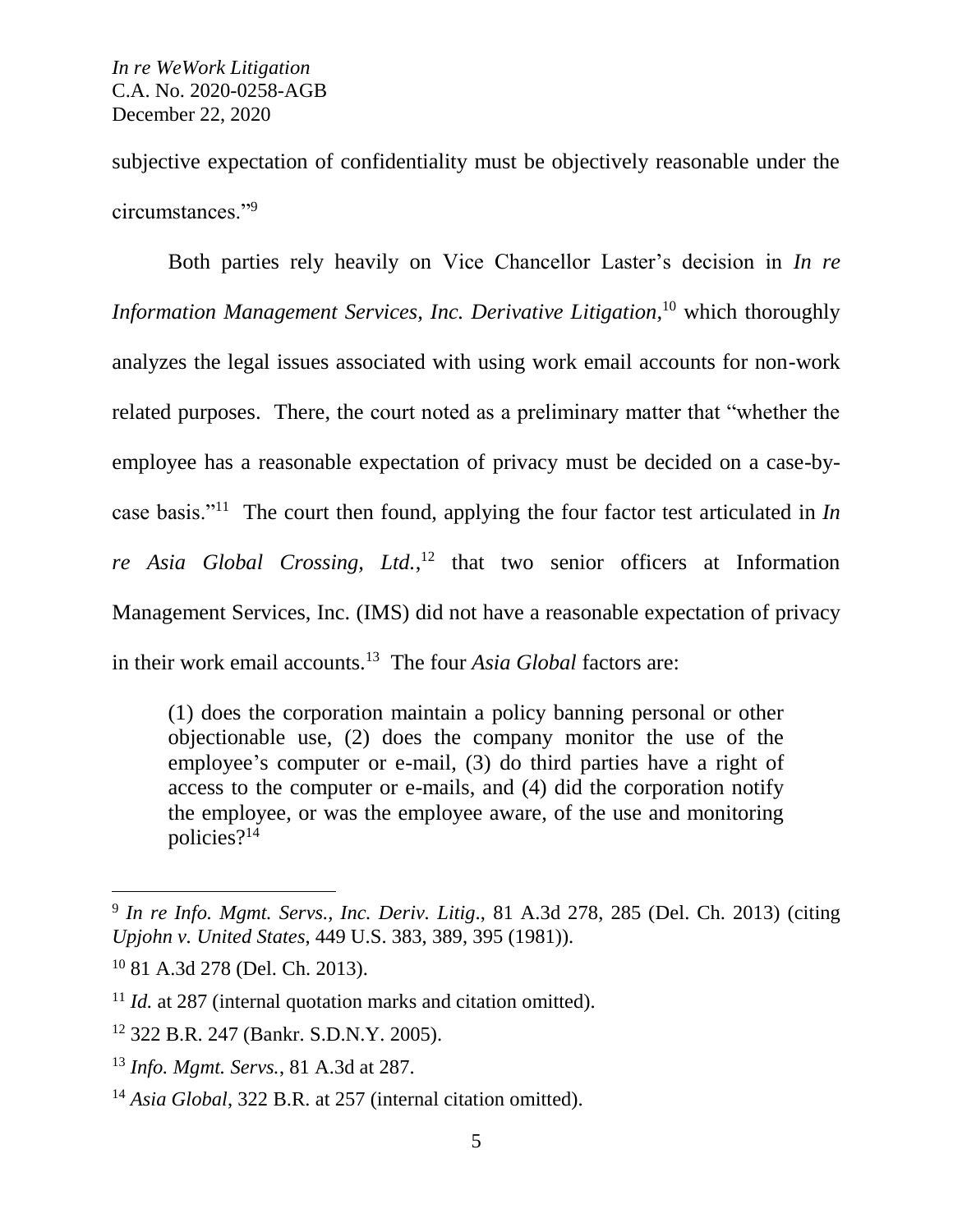As discussed below, each of these four factors weigh in favor of production of the Documents.

The first factor "has been held to weigh in favor of production when the employer has a clear policy banning or restricting personal use, where the employer informs employees that they have no right of personal privacy in work email communications, or where the employer advises employees that the employer monitors or reserves the right to monitor work email communications."<sup>15</sup>

The Sprint Code of Conduct contains two of these admonitions:

Employees should have *no expectation of privacy* in information they send, receive, access or store on any of Sprint's computer systems or network. . . . Sprint reserves the right to review workplace communications (including but not limited to Internet activity, *email*, instant messages, social media or other electronic messages, computer storage and voicemail) as well as employees' company-provided workspaces at any time.<sup>16</sup>

SBG argues that the Sprint Code of Conduct "acknowledges that Sprint will protect the privacy of its employees' e-mail account."<sup>17</sup> This assertion is based on a sentence from the Code of Conduct that SBG quotes misleadingly by omitting the language italicized below:

<sup>15</sup> *Info. Mgmt. Servs.*, 81 A.3d at 287 (collecting authorities).

<sup>&</sup>lt;sup>16</sup> May Decl. Ex. F (Sprint Corporation, Code of Conduct, effective May 25, 2018), at 12 (emphasis added).

 $17$  SBG Opp'n ¶ 25.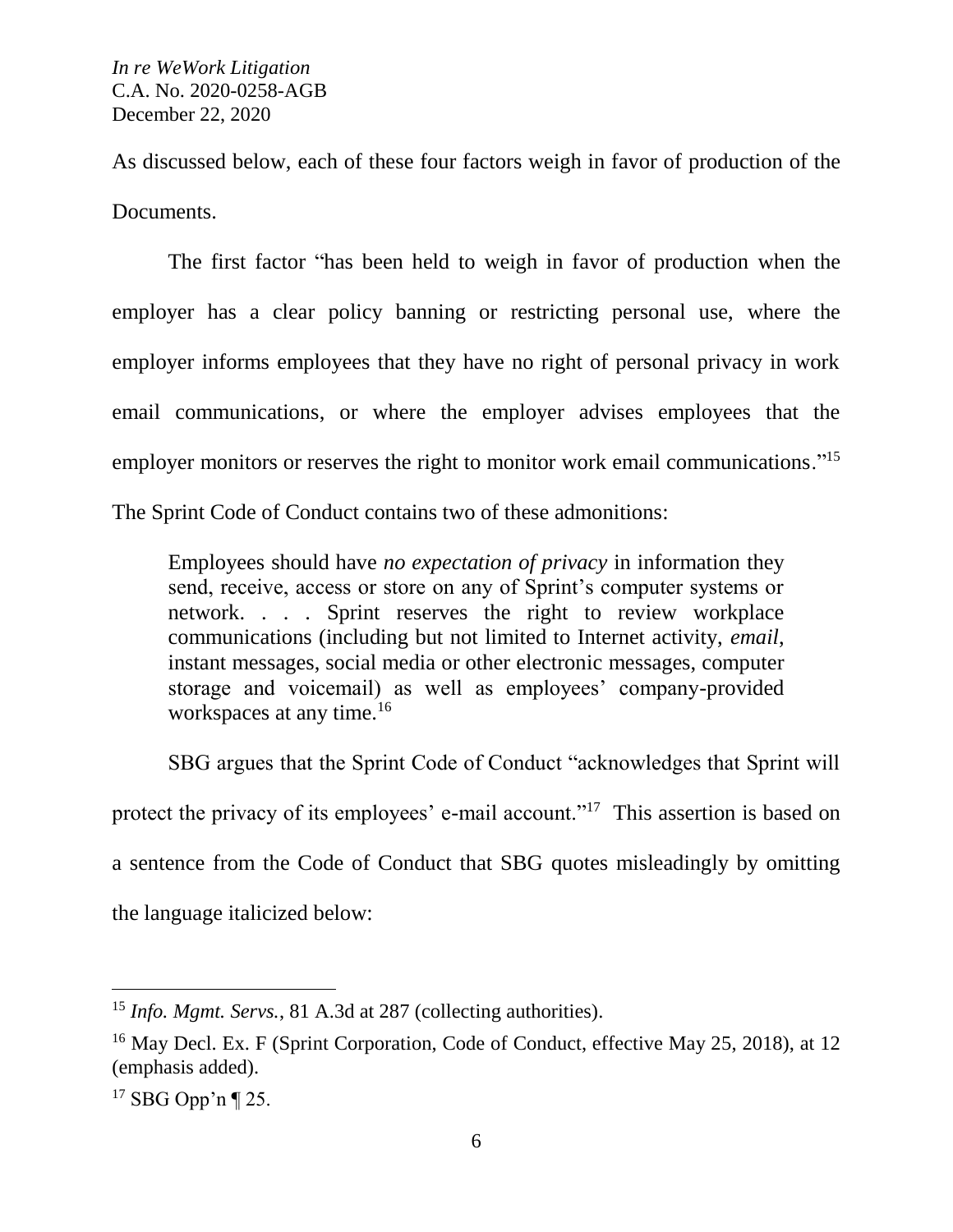Sprint is committed to protecting employees' privacy *in regards to medical, family and personal information* by refraining from discussing private matters when there is not a valid business "need to know," as well as protecting sensitive information in compliance with domestic and international data protection and privacy laws.<sup>18</sup>

When this sentence is read in full, it is of no aid to SBG because the Documents do not concern medical, family, or personal information.

SBG also argues that "Sprint did not have a 'clear policy banning' personal use of email."<sup>19</sup> The lack of such a statement in Sprint's Code of Conduct is a factor to consider but it is not dispositive.<sup>20</sup> Here, the lack of an express ban on personal use of email is outweighed by the two admonitions contained in Sprint's Code of Conduct quoted above, in particular the explicit warning that employees should have no expectation of privacy when using their Sprint email accounts.<sup>21</sup> The first *Asia Global* factor supports production of the Documents.

The second factor asks whether the company monitors the use of the employee's computer or e-mail. SBG asserts "[t]here is no indication that Sprint has ever reviewed any communications from within Combes' or Sternberg's

<sup>&</sup>lt;sup>18</sup> May Decl. Ex. F, at 12 (emphasis added).

<sup>19</sup> SBG Opp'n ¶ 25 (quoting *Info. Mgmt. Servs.*, 81 A.3d at 287).

<sup>20</sup> *See Info. Mgmt. Servs.*, 81 A.3d at 289 (finding the first *Asia Global* factor weighed in favor of production where IMS's policy did not ban personal use of company email, but the policy sufficiently "put IMS employees on notice that their work emails were not private").

 $21$  May Decl. Ex. F, at 12.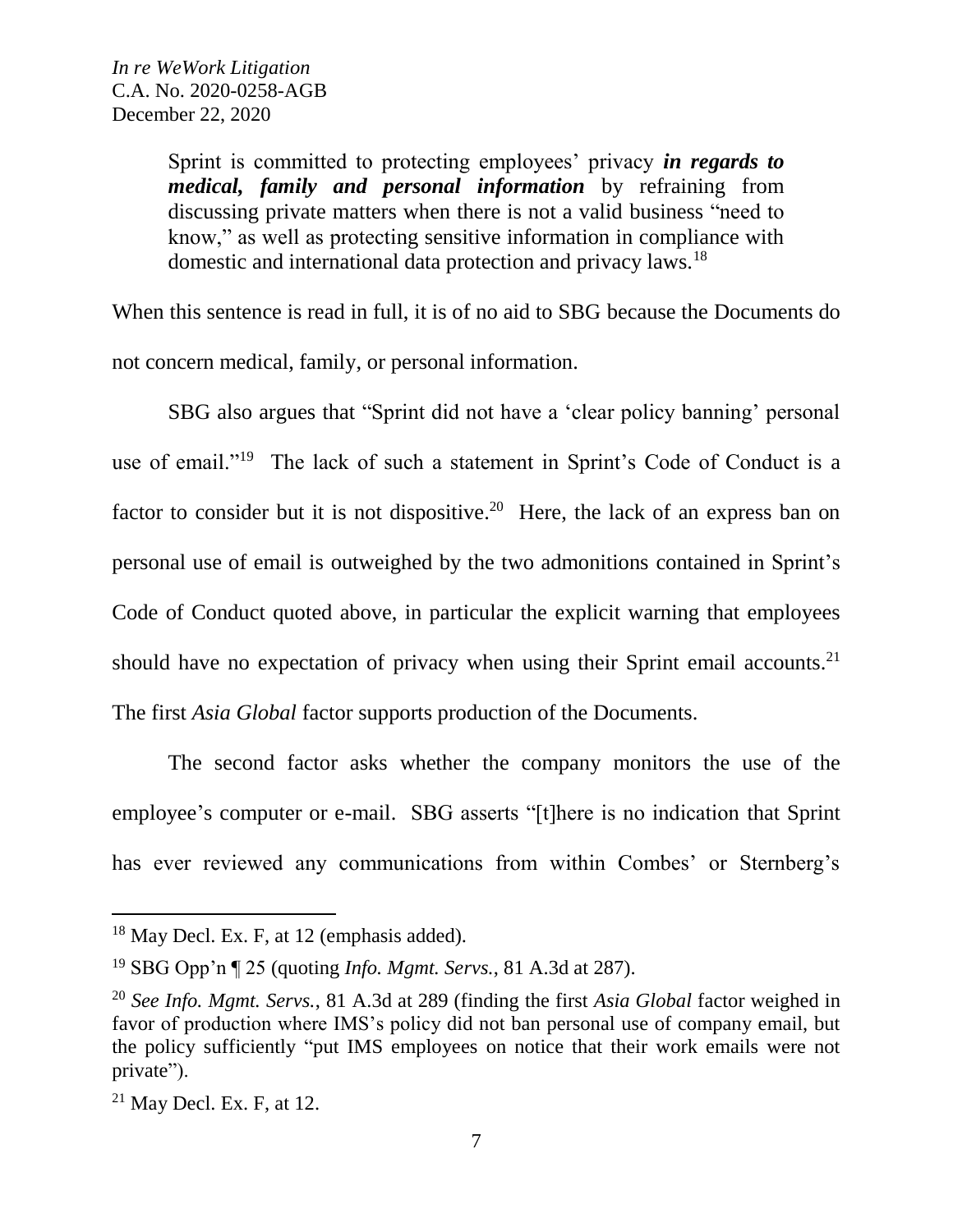accounts."<sup>22</sup> Neither party has provided evidence regarding Sprint's monitoring practices. This lack of evidence does not work in SBG's favor because it bears the burden of proving that the privilege applies.<sup>23</sup>

What is more, where, as here, an "employer has clearly and explicitly reserved the right to monitor work email, then the absence of past monitoring or a practice of intermittent or as-needed monitoring comports with the policy and does not undermine it."<sup>24</sup> As the court found in *Information Management Services*, "[t]he fact that IMS has not historically monitored emails does not conflict with its implicit reservation of the right to do so."<sup>25</sup> Given Sprint's express reservation of its right to review employee email communications and SBG's failure to provide evidence of conduct inconsistent with this reservation, the second *Asia Global* factors weighs in favor of production of the Documents. 26

 $22$  SBG Opp'n ¶ 24.

<sup>23</sup> *Moyer*, 602 A.2d at 72; *see also In re Royce Homes, LP*, 449 B.R. 709, 733 n.14 (Bankr. S.D. Tex. Mar. 11, 2011) ("If Speer's counsel wanted to establish that Speer was unaware of the Debtor's Electronic Communications Policy, and that this policy was not enforced, he needed to introduce competent evidence. He did not do so. Accordingly, there is nothing in the record to support the allegation that Speer was unaware of the policy and that this policy was not enforced.").

<sup>24</sup> *Info. Mgmt. Servs.*, 81 A.3d at 289 (collecting authorities).

<sup>25</sup> *Id.* at 290.

<sup>&</sup>lt;sup>26</sup> SBG argues there was a reasonable expectation of privacy for Combes and Sternberg's Sprint emails because "Sprint's IT department was not going to pry into SBG's privileged communications with Sprint's CEO and Claure's Chief of Staff." SBG Opp'n ¶ 26. Putting aside SBG's failure to submit any evidence to support this assertion, this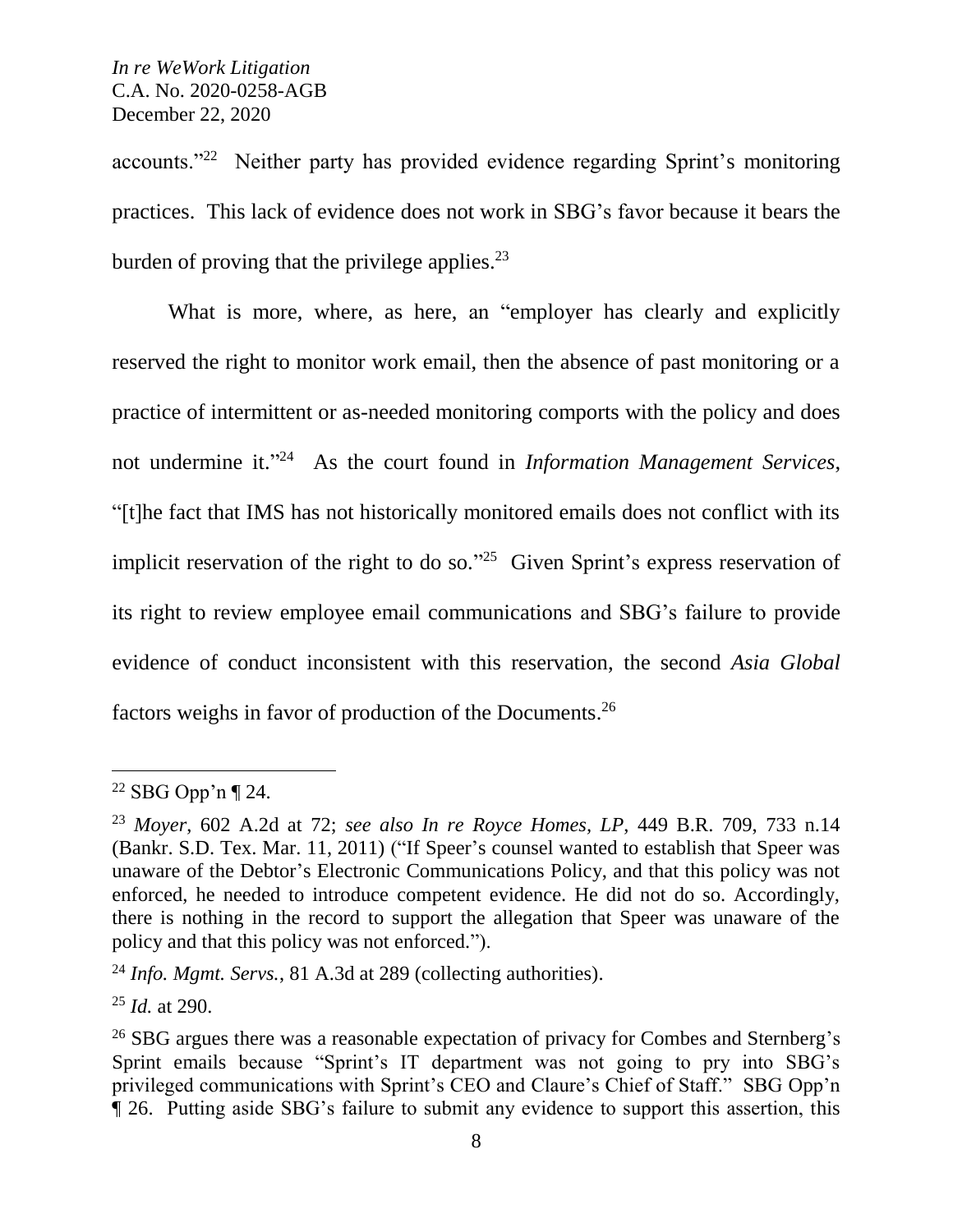$\overline{a}$ 

The third factor asks whether third parties have the right to access the computer or e-mails at issue. In a dispute like this concerning use of work email, the third factor "largely duplicates the first and second factors, because by definition the employer has the technical ability to access the employee's work email account."<sup>27</sup> SBG has not provided any compelling evidence that Combes or Sternberg took "significant and meaningful steps to defeat access" by Sprint, "such as shifting to a webmail account or encrypting their communications."<sup>28</sup> The third *Asia Global* factor thus weighs in favor of production of the Documents.

The fourth factor, whether the employees were aware of the use and monitoring policies, also supports Neumann's motion. "If the employee had actual or constructive knowledge of the policy, then this factor favors production because any subjective expectation of privacy that the employee may have had is likely

court has rejected the contention that high level employees have a unique expectation of privacy in their corporate email accounts due to the nature of their positions. *Info. Mgmt. Servs.*, 81 A.3d at 290 (holding that senior officers' "expectations of privacy in their work email are no different from any other employee's" because "[t]he board of directors, not senior management, has the final say on accessing any employee's email").

<sup>27</sup> *Info. Mgmt. Servs.*, 81 A.3d at 290 (collecting authorities).

<sup>&</sup>lt;sup>28</sup> *Id.* at 291. SBG does not contend that Combes and Sternberg's use of their Sprint email account was inadvertent and, as discussed below, the volume of putatively privileged emails at issue here would undermine such an assertion.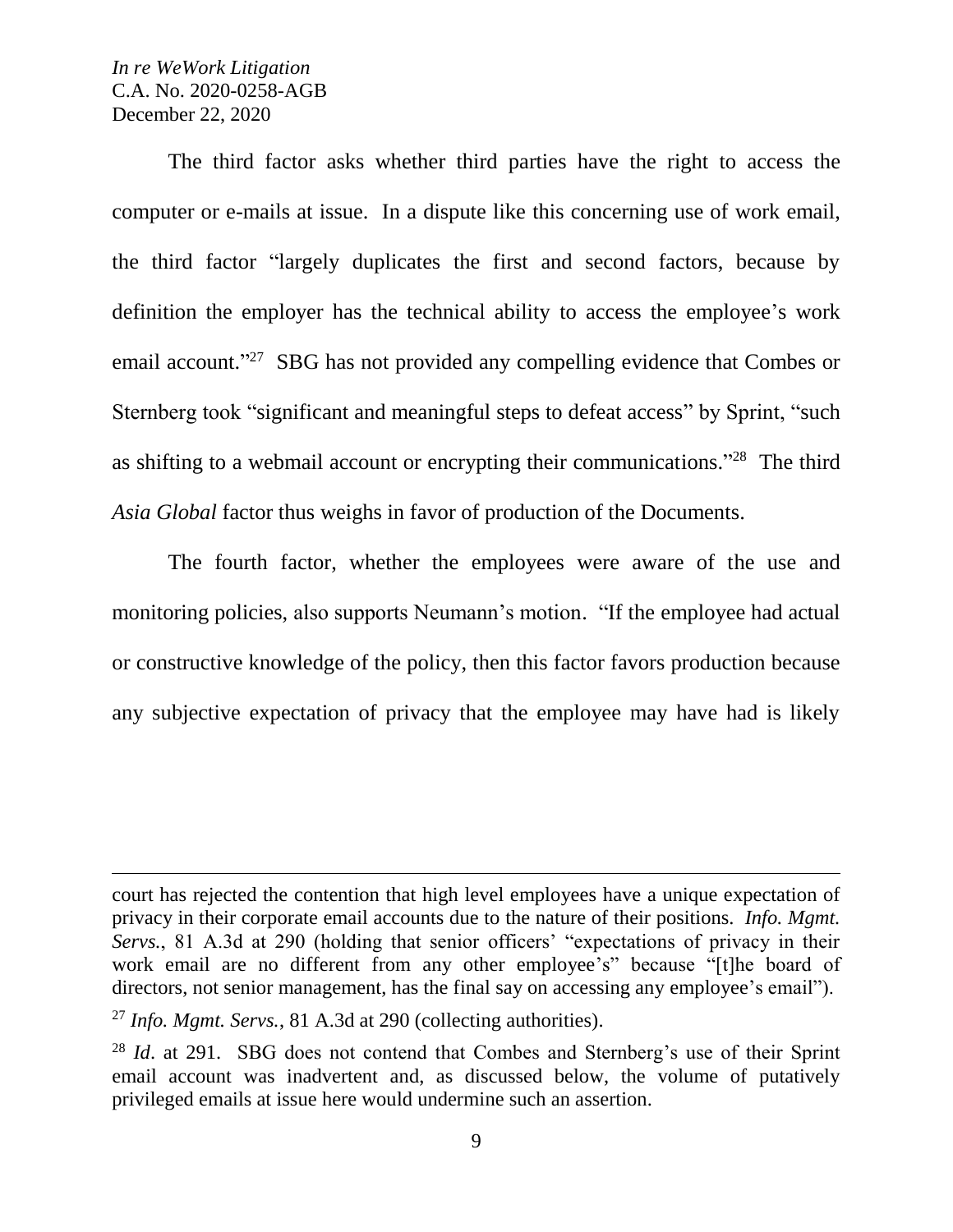unreasonable. Decisions have readily imputed knowledge of an employer's policy to officers and senior employees."<sup>29</sup>

SBG has not submitted any evidence that Combes or Sternberg were unaware of the policies in Sprint's Code of Conduct, and it is hard to imagine they would have been unaware. During the relevant period, Combes was Sprint's CEO and Sternberg was Chief of Staff to Claure who, among his many roles, was Sprint's Executive Chairman. Notably, Sprint's Code of Conduct begins with a message from Claure<sup>30</sup> and, in a section entitled "Tone at the Top," states that "Sprint leaders have a responsibility to understand and uphold the Code as you play a key role in setting the right ethical tone for your organization."<sup>31</sup> Knowledge of Sprint's policies concerning use of its email accounts thus can fairly be imputed to Combes and Sternberg.<sup>32</sup>

Sternberg, furthermore, told Claure on April 8, 2020: "I need your ok to put Michel [Combes] under a consulting agreement with SoftBank. We need this for

<sup>29</sup> *Id.* at 291-92.

 $30$  May Decl. Ex. F, at 2.

<sup>31</sup> *Id.* at 8.

<sup>32</sup> *See Info. Mgmt. Servs.*, 81 A.3d at 292.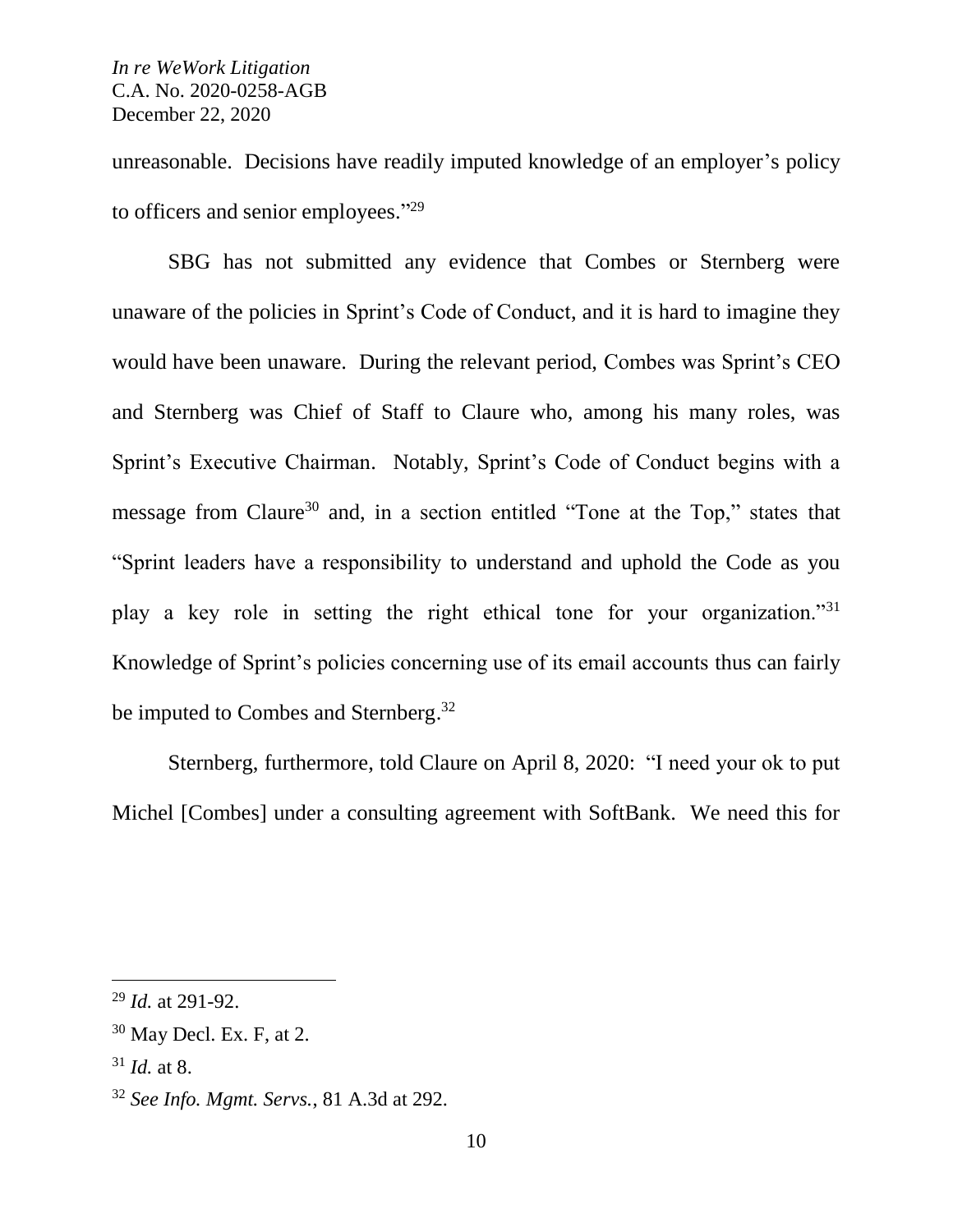SoftBank's protection."<sup>33</sup> Although this statement does not refer specifically to Sprint's email policies, it supports a reasonable inference Sternberg understood that the confidentiality of SBG information was at risk if it was not walled off from Sprint. This subjective understanding would negate any reasonable expectation of privacy by Sternberg when using her Sprint email account for SBG-related purposes.

The record suggests SBG also was aware of the risks to maintaining privilege when commingling the resources of separate corporate entities, including email accounts. On November 4, 2019, Robert Townsend, SBG's Chief Legal Officer, wrote to various SoftBank employees "[w]e also need to think through how we maximize protection of priviledge [sic] which I assume will require a separate Common Interest and Confidentiality Agreement between the corporate entities."<sup>34</sup> Wilson, Claure's Staff Operations Director, highlighted the same concern with respect to WeWork "email monitoring," writing in an email to Claure the same day that "[w]e flag any hot items and forward as needed but are attempting to mitigate any potential legal privilege issues which could arise from

<sup>33</sup> *See* Hendershot Decl. Ex. F (Chat between Marcelo Claure and Christina Sternberg, dated April 8, 2020, with talking points to be provided to WeWork's CEO (Sandeep Mathrani) concerning the filing of this action), at SBG DEL 000278352.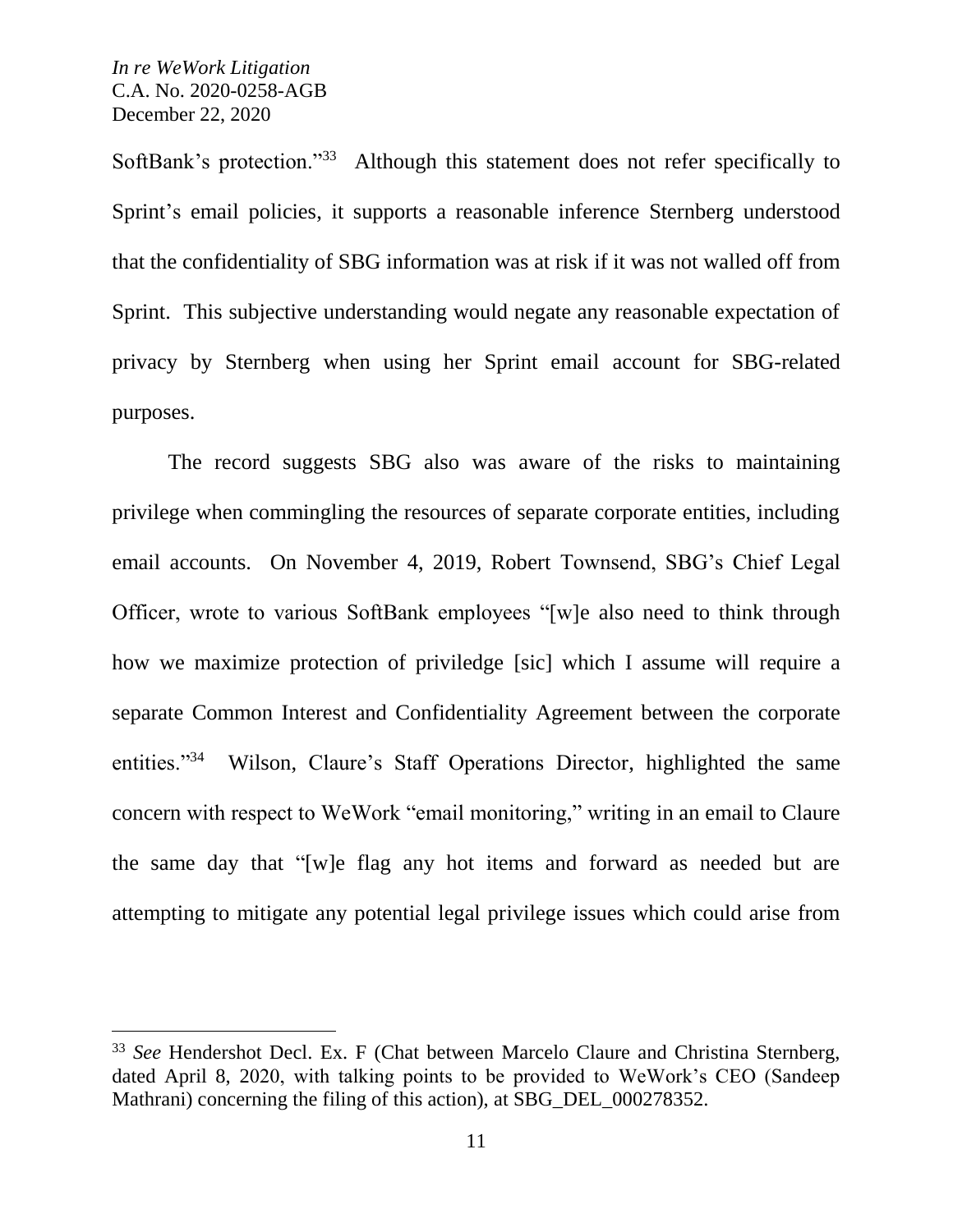pending litigations by limiting what content we forward to SoftBank email accounts."<sup>35</sup>

In sum, as to the fourth *Asia Global* factor, it is readily inferable from the record that Combes and Sternberg were aware of Sprint's email policies and thus could not have had a reasonable expectation of privacy when they used their Sprint email accounts to share SBG's information, the subject matter of which concerned WeWork and had nothing to do with Sprint. More broadly, for all the reasons discussed above, each of the four *Asia Global* factors weigh in favor of production of the Documents.

Arguing outside of the *Asia Global* framework, SBG advances two additional reasons why the motion should be denied. First, SBG contends that Sternberg and Combes "[b]oth owed duties of confidentiality to SBG" stemming from agreements they each signed with SBG.<sup>36</sup> Second, SBG argues that this case

<sup>&</sup>lt;sup>34</sup> Hendershot Decl. Ex. H (Email from Gauri Manglik to Chad Fentress, Rob Townsend, and Julie Lim cc: Patricia Menendez Cambo and Brendan Kelleher Re: Secondment Agreements for MC's Team, dated November 4, 2019), at SBG\_DEL\_000189373-74.

<sup>35</sup> Hendershot Decl. Ex. E (Email from Forrest Wilson to Marcelo Claure cc: M.C. Support Re: Questions November 3 ET, dated November 4, 2019), at SBG\_DEL\_000061671.

<sup>36</sup> SBG Opp'n ¶ 23; *see* Hendershot Decl. Ex. I (Consulting Agreement by and between SB Group US, Inc., Sprint Corporation, and Michel Combes, dated March 30, 2020), § 2; May Decl. Ex. C (Non-Disclosure Agreement, entered into as of February 28, 2019, between SB Group US, Inc. and Christina Sternberg), § 2; May Decl. Ex. E (Employee Proprietary Information and Inventions Agreement, dated November 26, 2019), § 1.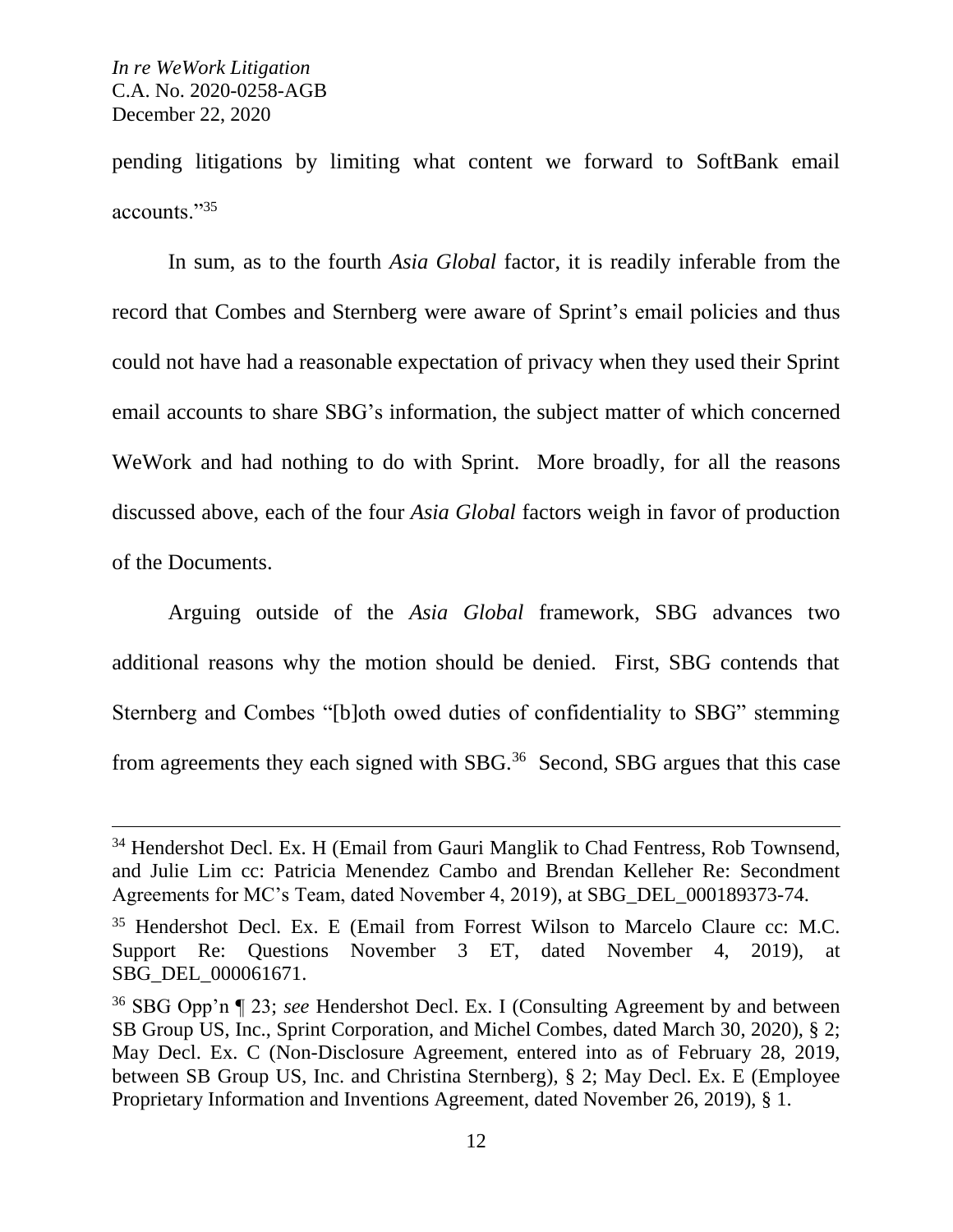is distinguishable from *Information Management Services* because Neumann is an "outsider" who "had no access to the Sprint system."<sup>37</sup> Neither of these additional arguments carry the day in my view for the following reasons.

As to the first point, the fact that Combes and Sternberg are parties to agreements obligating them to keep SBG's information confidential does not mean that they had a reasonable expectation of privacy in using their Sprint email accounts for non-Sprint matters. To that end, SBG points to no language in any agreement where Sprint, which is in possession of the Documents, authorized Combes or Sternberg to use Sprint's email accounts for non-Sprint or SBG-related purposes.<sup>38</sup>

The second point touches on the court's observation in *Information Management Services* that "the premise that an employer's access to an employee's work email compromises the attorney-client privilege makes the most

<sup>37</sup> SBG Opp'n ¶ 18.

<sup>&</sup>lt;sup>38</sup> The only agreement in the record as to which Sternberg, SBG, and Sprint are all parties says nothing about confidential information and places no affirmative duties on Sprint. *See* May Decl. Ex. B (Agreement for Labor and Expense Reimbursement, effective as of May 31, 2018, between SB Group US, Inc. and Sprint/United Management Company). As to Combes, it is not clear when his confidentiality obligations to SBG went into effect. Combes' Consulting Agreement, to which SBG and Sprint are both parties, is dated March 30, 2020 and states that Combes began to serve as a consultant to SBG "on or about October 1, 2019." *See* Hendershot Decl. Ex. I, at 1. SBG has offered no evidence, however, as to what point in time before executing this contract, if ever, SBG and Sprint entered into an oral confidentiality agreement with Combes.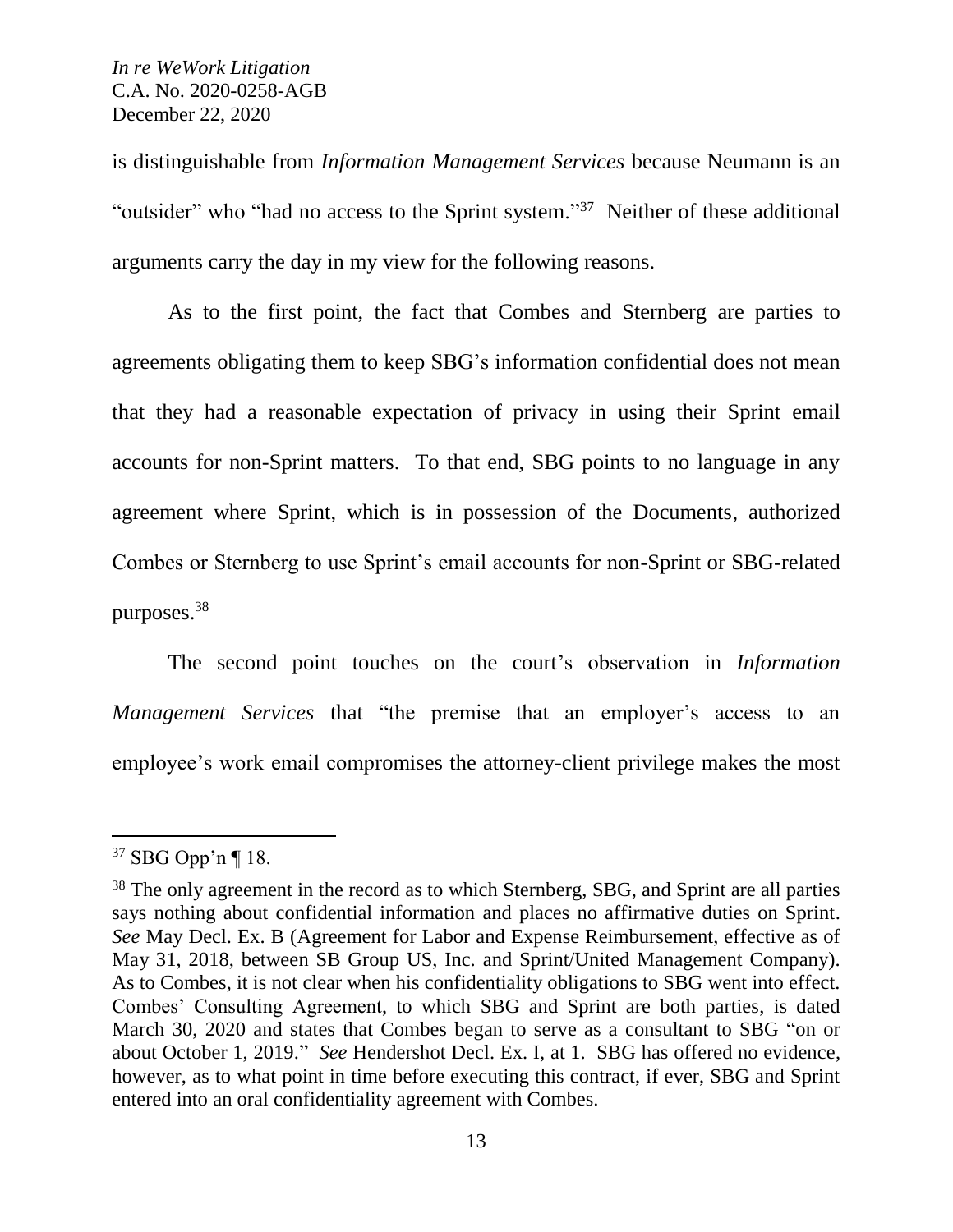sense in litigation between the employer or its successor-in-interest and the employee" and may not "translate[] so easily when the party trying to overcome the privilege is not the corporation or its successor-in-interest."39 As Vice Chancellor Laster recognized, however, "courts have applied the *Asia Global* factors and found no reasonable expectation of privacy in suits by outsiders."40 SBG identifies no contrary authority on this point. $41$ 

<sup>39</sup> *Info. Mgmt. Servs.*, 81 A.3d at 296.

<sup>40</sup> *Id.* at 296 (citing *In re Oil Spill by the Oil Rig "Deepwater Horizon" in the Gulf of Mexico, on Apr. 20, 2010*, 2011 WL 1193030 (E.D. La. Mar. 28, 2011) (denying claim of marital privilege based on employer's email policy in a lawsuit brought by property owners injured by oil spill)). *See also Bingham v. Baycare Health Sys.*, 2016 WL 3917513, at \*5-6 (M.D. Fla. July 20, 2016) (ruling that emails forwarded to a plaintiff's work email were not privileged as to a third party defendant because the plaintiff's employer maintained a policy that weighed in favor of production under *Asia Global*); *Chechele v. Ward*, 2012 WL 4481439, at \*2 (W.D. Okla. Sept. 28, 2012) (finding that a defendant employee "had no objectively reasonable expectation of privacy or confidentiality regarding his attorney-client communications and effectively waived the attorney-client privilege for those communications" because his employer (SandRidge), which was a nominal defendant in a lawsuit brought by a third party plaintiff who had no connection to it, had a policy that "clearly notifies SandRidge's employees that their emails are not guaranteed to be private or confidential, that their e-mails are considered SandRidge property, that SandRidge reserves the right to examine, monitor, and regulate e-mail messages, and that e-mail messages are considered business records and may be subject to discovery in the event of litigation"); *In re Rsrv. Fund Sec. & Deriv. Litig.*, 275 F.R.D. 154, 156 (S.D.N.Y. 2011) (ordering production of an employee's personal emails to the Securities and Exchange Commission because the employee has no reasonable expectation of privacy due to the employer's email policy).

 $41$  The authorities on which SBG relies all appear to involve a scenario not present here, *i.e.*, communications shared between a parent corporation and its *wholly-owned* subsidiary. *See Corp. Prop. Assocs. 14 Inc. v. CHR Hldg. Corp.*, 2009 WL 8726822 (Del. Ch. Sept. 30, 2009) (Strine, V.C.) (TRANSCRIPT) (denying motion to compel where "a solvent subsidiary -- whose equity at that time was wholly owned by a parent" shared information with the parent because "the mere fact that the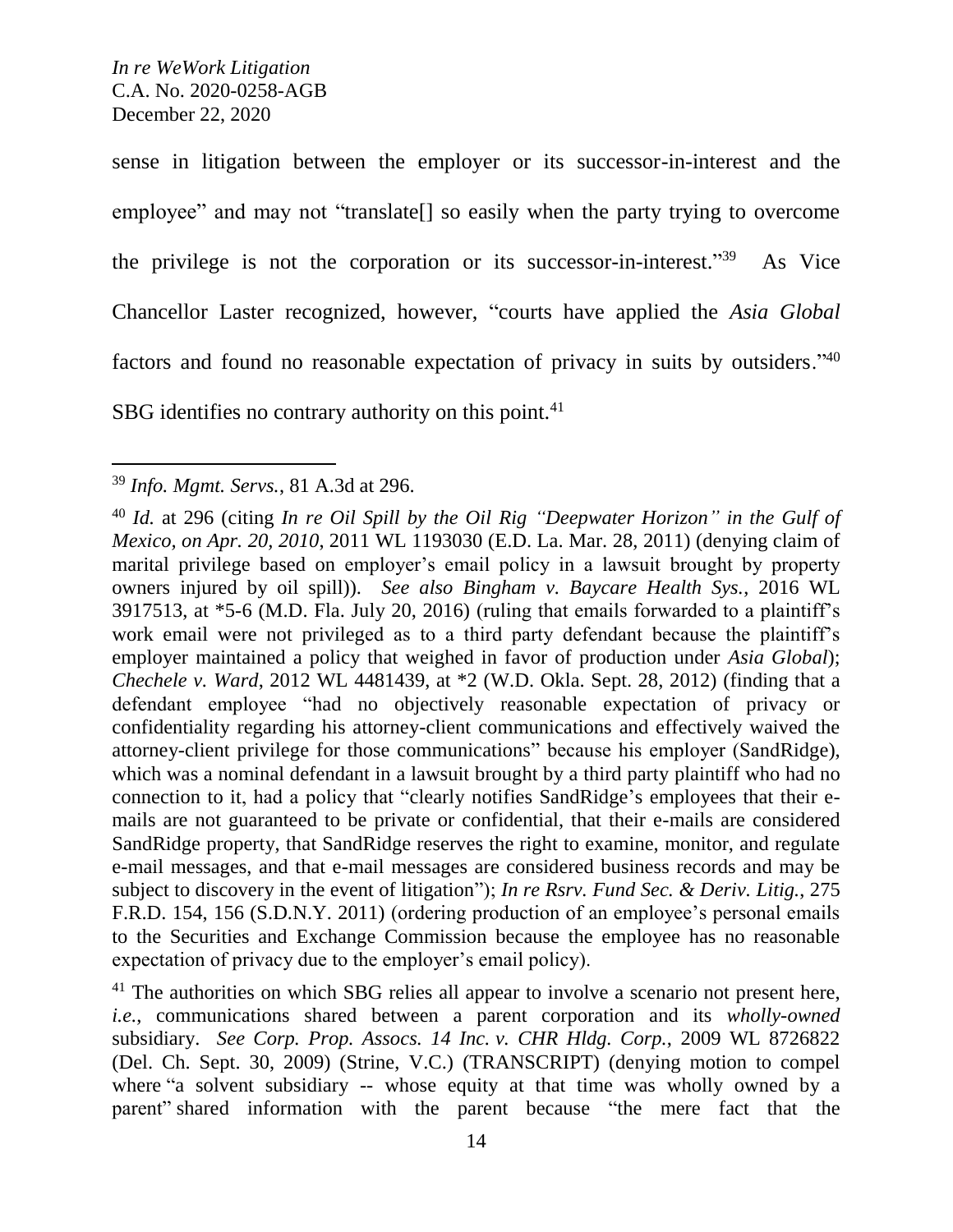$\overline{a}$ 

It also is significant that SBG does not, and could not credibly, argue that Combes and Sternberg's use of their Sprint email accounts to send or receive the Documents was inadvertent. As discussed above, multiple SBG employees including its Chief Legal Officer (Townsend), Claure's Chief of Staff (Sternberg), and his Staff Operations Director (Wilson)—raised concerns about protecting SBG's information and, more specifically, its legal privileges. To that end, Combes and Sternberg both had alternative emails accounts at their disposal for conducting SBG business. Despite these arrangements, they both failed to ensure the confidentiality of SBG's privileged information on numerous occasions—64 times for Combes and 25 times for Sternberg. Given these circumstances and the lack of any legal authority supporting SBG's position, the court declines to deviate from the *Asia Global* framework simply because the party seeking to overcome the privilege is not the corporation whose email system was used for non-work related purposes.

communications involved both a parent and sub is not, in my view, a basis for finding a waiver of privilege"); *In re Teleglobe Commc'ns Corp.*, 493 F.3d 345, 370 (3d Cir. 2007), *as amended* (Oct. 12, 2007) ("Within the *wholly owned* corporate family, it superficially makes sense to hold, as BCE urges, that the family is really one client for purposes of the privilege and that the privilege is held exclusively by the parent because all fiduciary duties flow to the parent." (emphasis added)); *Mennen v. Wilmington Tr. Co*., 2013 WL 5288900, at \*11 (Del. Ch. Sept. 18, 2013) (Master's Report) (stating generally that "[parent]'s participation in the communications does not destroy the privilege," before deciding that parent's participation did not "serve as a basis to conclude that [parent] was a 'joint client' with [subsidiary]").